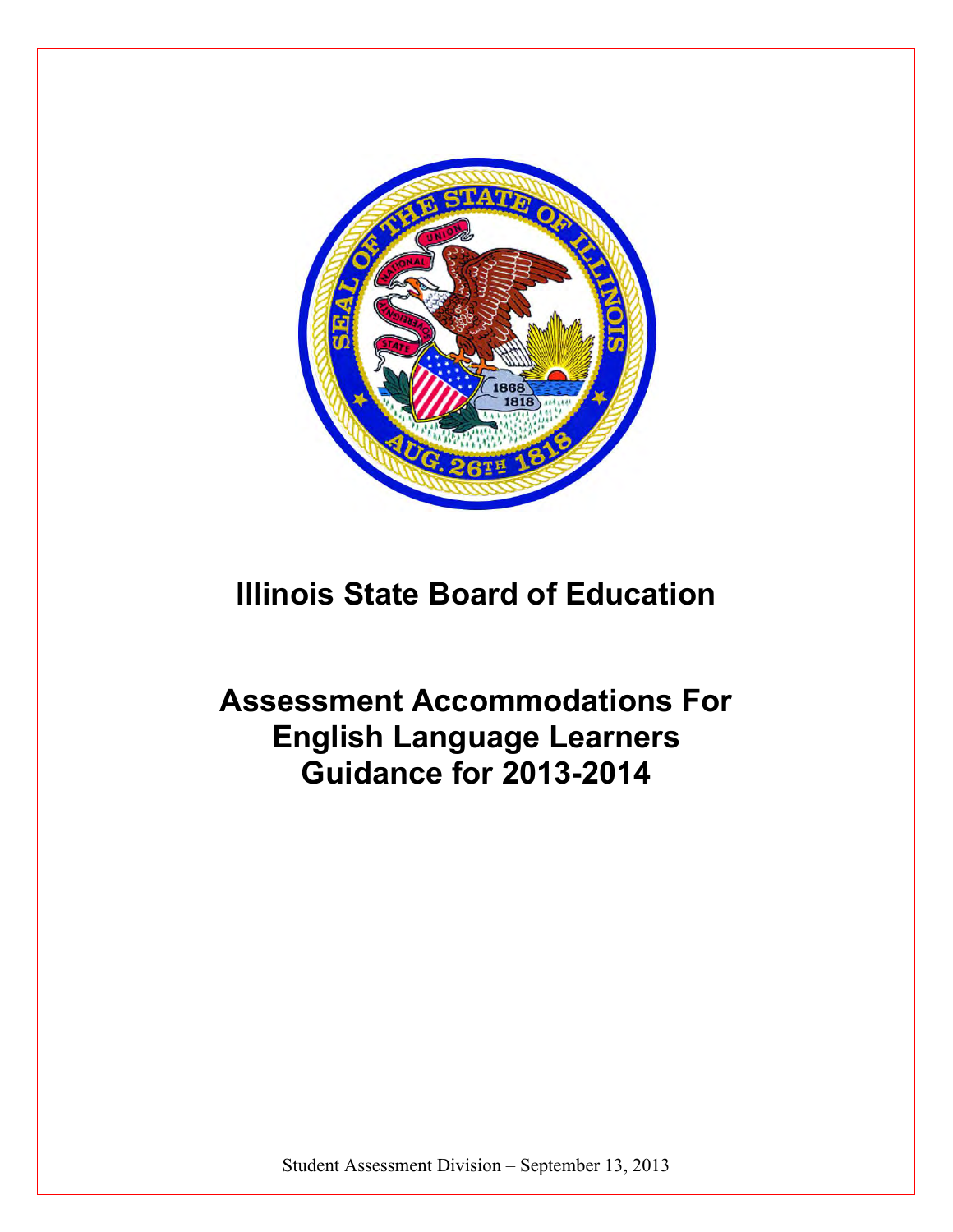| Who is responsible for making decisions regarding accommodations? 6                                                                           |  |
|-----------------------------------------------------------------------------------------------------------------------------------------------|--|
|                                                                                                                                               |  |
| How might accommodations for these students be most effectively chosen? 6                                                                     |  |
| What if the ELL student has an Individualized Education Program (IEP)?7                                                                       |  |
|                                                                                                                                               |  |
|                                                                                                                                               |  |
|                                                                                                                                               |  |
| Should an ELL student be given the Linguistically Modified (LM) Form or a Reader                                                              |  |
|                                                                                                                                               |  |
|                                                                                                                                               |  |
| May students using different accommodations be tested together?12<br>What must be done to document the use of ISAT accommodations?12          |  |
|                                                                                                                                               |  |
| What must be done to document the use of IAA accommodations?13                                                                                |  |
| Allowable ELL Accommodations for EXPLORE and PLAN  15                                                                                         |  |
|                                                                                                                                               |  |
|                                                                                                                                               |  |
|                                                                                                                                               |  |
| May students using different accommodations be tested together?17<br>What must be done to document the use of EXPLORE/PLAN accommodations? 17 |  |
|                                                                                                                                               |  |
|                                                                                                                                               |  |
|                                                                                                                                               |  |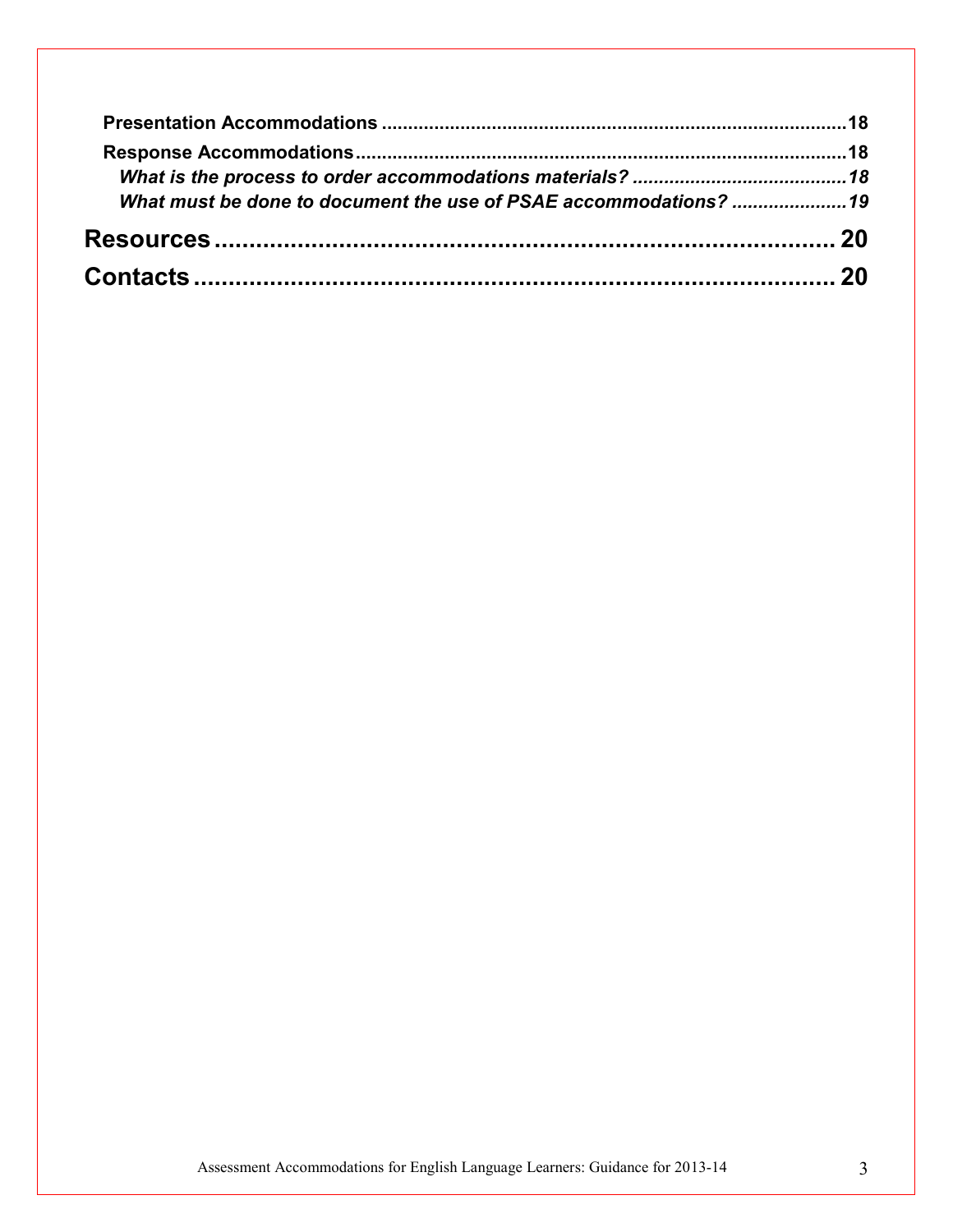# <span id="page-3-0"></span>**New for 2014**

The standard version of the ISAT test booklet will not be published in multiple forms for 2014. There *will* be Large Print, Braille, and Linguistically Modified versions available. There *will not* be a Form "SF" or numbered forms (e.g., Form 1, Form 2, ... Form X) as in past years. Therefore, a Reader Script or audio recording accommodation does not require a specific form of the standard ISAT test booklet. ISAT test booklets will be packaged with the Reader Scripts and audio recordings, but they are identical to, and interchangeable with, the standard ISAT test booklets. As in the past, Form LM is not compatible with Reader Scripts and audio recordings.

The accommodations table in the ISAT manuals will show the accommodation *Student reads aloud to him/herself* as available for LEP in reading, math, and science. This accommodation is commonly listed in IEPs, and the state is interested in the extent to which it is provided, but it is not restricted to students with IEPs. It can be used by any student getting an individual administration.

ISAT results for 2013-14 will not include national norms for any subject area. This applies to the standard ISAT as well as the accommodated versions.

PSAE will again include ACT Writing as the final test administered on PSAE Day 1. ACT Writing was most recently administered as part of PSAE in the spring of 2011. It is optional for ELLs.<sup>1</sup> More information is provided in the PSAE section.

The IAA will have a Writing Test at grade 11 only.<sup>1</sup>

# <span id="page-3-1"></span>**Introduction**

The No Child Left Behind Act (NCLB) stipulates that every child be assessed in grades 3-8 and once in high school. This includes all English Language Learners (ELLS), even those who have only recently become U.S. residents. The results of these assessments are used for "determining the yearly performance of the State and of each local educational agency and school in the State."

One strategy for addressing the special needs of this population on standardized tests is the use of test *accommodations*. These are changes to a test or testing situation that facilitate students' access to test content. Accommodations are used widely for the assessment of students who, because of limited English proficiency (LEP) or physical or cognitive disabilities, are deemed unable to participate meaningfully in state assessments under standard testing conditions. To be effective, accommodations must address the unique needs of the students for whom they are provided. In the case of ELLs, this means providing the test taker with assistance in overcoming the linguistic barriers that prevent him or her from understanding the test material and/or providing responses.

# <span id="page-3-2"></span>**Eligibility for ELL Accommodations**

Students eligible for English Language Learner (ELL) accommodations and exemptions on state tests (ISAT, IAA, EXPLORE/PLAN, and PSAE) are students who:

- 1. Have been properly identified as having limited English proficiency (LEP) using
	- Home Language Survey results, *and*
	- Placement Test results (W-APT), *or*

 $\overline{a}$ <sup>1</sup> See the section, *Are any ELLs exempt from state testing?* for information about the ELL Writing Exemption.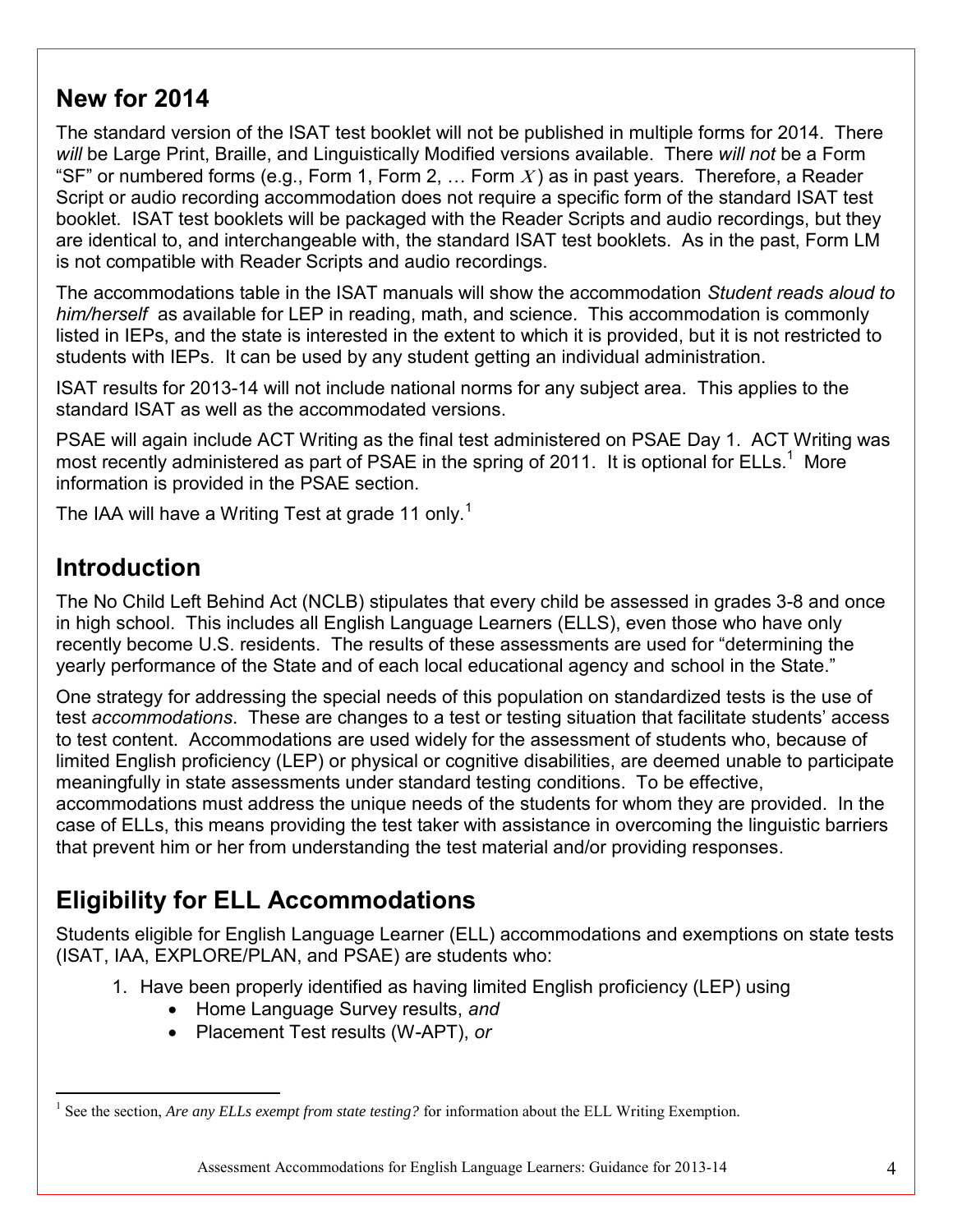• ACCESS for ELLs<sup>®</sup> results (an overall composite proficiency level below 4.8 and/or a literacy composite proficiency level below 4.2),  $2^{2,3}$ 

#### *And*

2. Do not possess sufficient literacy skills in English to participate meaningfully in state academic achievement testing without ELL accommodations.

Please Note:

- Students given ELL support even though they are not considered by the State of Illinois to have LEP are not eligible for ELL accommodations or exemptions for any state test.
- **ELLs whose parents refuse services remain eligible for ELL accommodations.**
- Effective since 2012-2013, ELLs are eligible for accommodations until they attain English proficiency according to Illinois state criteria. There is no time limit.

# <span id="page-4-2"></span>**Use of Accommodations**

Testing accommodations for ELLs are intended to minimize, to the extent possible, the impact of language on the measurement of content area performance on the state assessments. Other, additional accommodations to minimize stress and increase comfort and confidence are also allowed.

# <span id="page-4-0"></span>*Which state tests allow accommodations for ELLs?*

Accommodations for ELLs on the Illinois Standards Achievement Test (ISAT) and the Prairie State Achievement Examination (PSAE) are available for all tested subject areas. However, provisions and restrictions surrounding these accommodations vary from test to test and subject to subject. District and school officials should become thoroughly familiar with state policies regarding ELL accommodations before selecting and implementing them.

Regarding the Illinois Alternate Assessment (IAA), all applicable accommodations should be specified in the student's Individualized Education Program (IEP) including those meant to address LEP.

Regarding the ACCESS for ELLs® and Alternate ACCESS for ELLs,<sup>®</sup> accommodations are available for students with an Individualized Education Program. See the appropriate test administration manual for additional information.

# <span id="page-4-1"></span>*What is an accommodation?*

Accommodations are practices and procedures in the areas of presentation, response, setting, and timing/scheduling which are intended to increase access to test item content for students who are potentially impacted by conditions unrelated to the measured construct, which may interfere with their performance. Accommodations provided to a student during state assessments should be similar to those provided during classroom instruction and classroom assessments. However, some instructional accommodations are not appropriate for use on state assessments. It is important for educators to become familiar with state policies regarding the appropriate use of accommodations during assessments to ensure they are administered appropriately.

 2 Scores from any standard ACCESS for ELLs® administration, including those from other states and non-public schools, supersede placement test results.<br><sup>3</sup> The 4.8/4.2 preficiency eritoria in

The 4.8/4.2 proficiency criteria is in effect until January 1, 2014. Thereafter, the Illinois English language proficiency criteria will be 5.0 Overall Composite proficiency level with 4.2 for reading *and* 4.2 for writing on the ACCESS for ELLs.®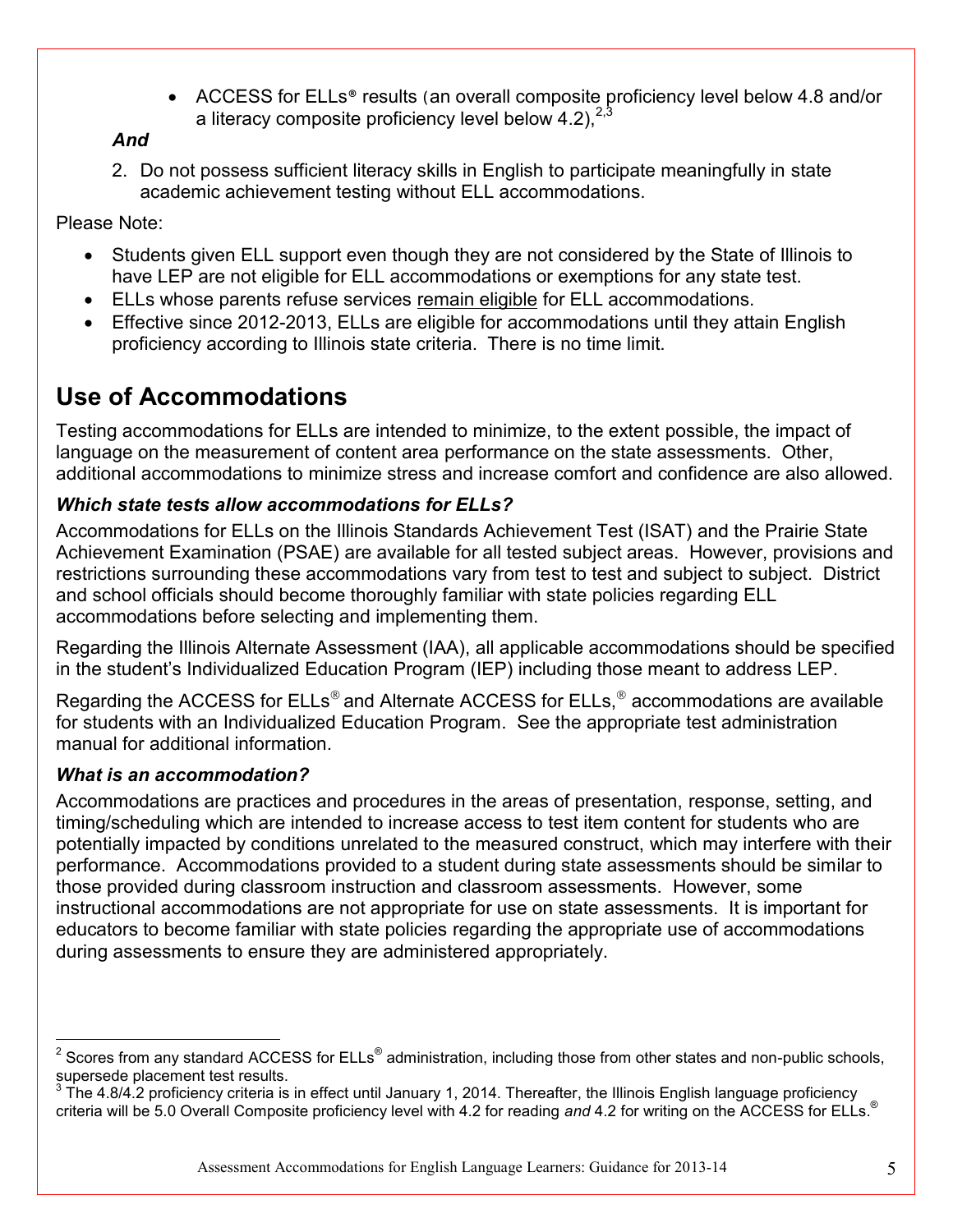Accommodations for ELLs:

- $\circ$  are intended to help students demonstrate their knowledge of test content without altering the test construct (what the test is intended to measure)
- $\circ$  involve changes to testing materials, testing procedures, and/or the testing situation to allow the student to participate meaningfully in an assessment
- $\circ$  address the linguistic and socio-cultural needs of the student without altering the test construct
- o provide results that are comparable to a standard (i.e., unaccommodated) administration.

### <span id="page-5-0"></span>*What do good accommodations do?*

- Reduce construct-irrelevant variance (e.g., large print (LP) helps the student with visual impairment by removing the obstacle of print which is too small.)
- $\circ$  Preserve the valid measurement of the target construct (e.g., print size does not change the tested construct.)
- $\circ$  Produce outcomes with differential effects (e.g., LP helps the student with visual impairment but is neutral for normally-sighted test-takers.)
- o Maintain score comparability (e.g., LP and normally-sighted test results may be compared.)

### <span id="page-5-1"></span>*Who is responsible for making decisions regarding accommodations?*

The selection of accommodations is made at the local level. Each district should establish a process to determine an appropriate blend of accommodations for students with LEP. This process should involve those who are most familiar with the students' abilities and are aware of standardized testing practices.

### <span id="page-5-2"></span>*What are some factors to consider in providing accommodations?*

Direct Linguistic Support Accommodations

- $\circ$  Involve adjustments to the text of the assessment with the intent of reducing the linguistic load necessary to access the content of the test.
- o May be delivered in English or the native language

Indirect Linguistic Support Accommodations

- $\circ$  Involve adjustments to the conditions under which a test is taken to allow ELL students to more efficiently use their linguistic resources
- o Include adjustments to test environment and test schedule

# <span id="page-5-3"></span>*How might accommodations for these students be most effectively chosen?*

Accommodations should be selected with care on an *individual student basis*, considering student background variables such as time in the U.S., language of instruction, level of literacy in each language, classroom accommodations, etc.

Applying more accommodations is not necessarily better. Providing students with accommodations that are not truly needed may have a negative impact on performance.

Some accommodations may be acceptable for one content area, but threaten the validity of one or more other content area assessments, particularly for reading assessments.

Making effective decisions about accommodations begins with making sound instructional decisions. These decisions are facilitated by gathering and reviewing information about the student's specific needs and current levels of performance in relation to state academic standards. It is important to keep in mind that the purpose of accommodations for instruction and assessment is to provide equitable access to the education curriculum. Careful consideration should be given to each accommodation selected.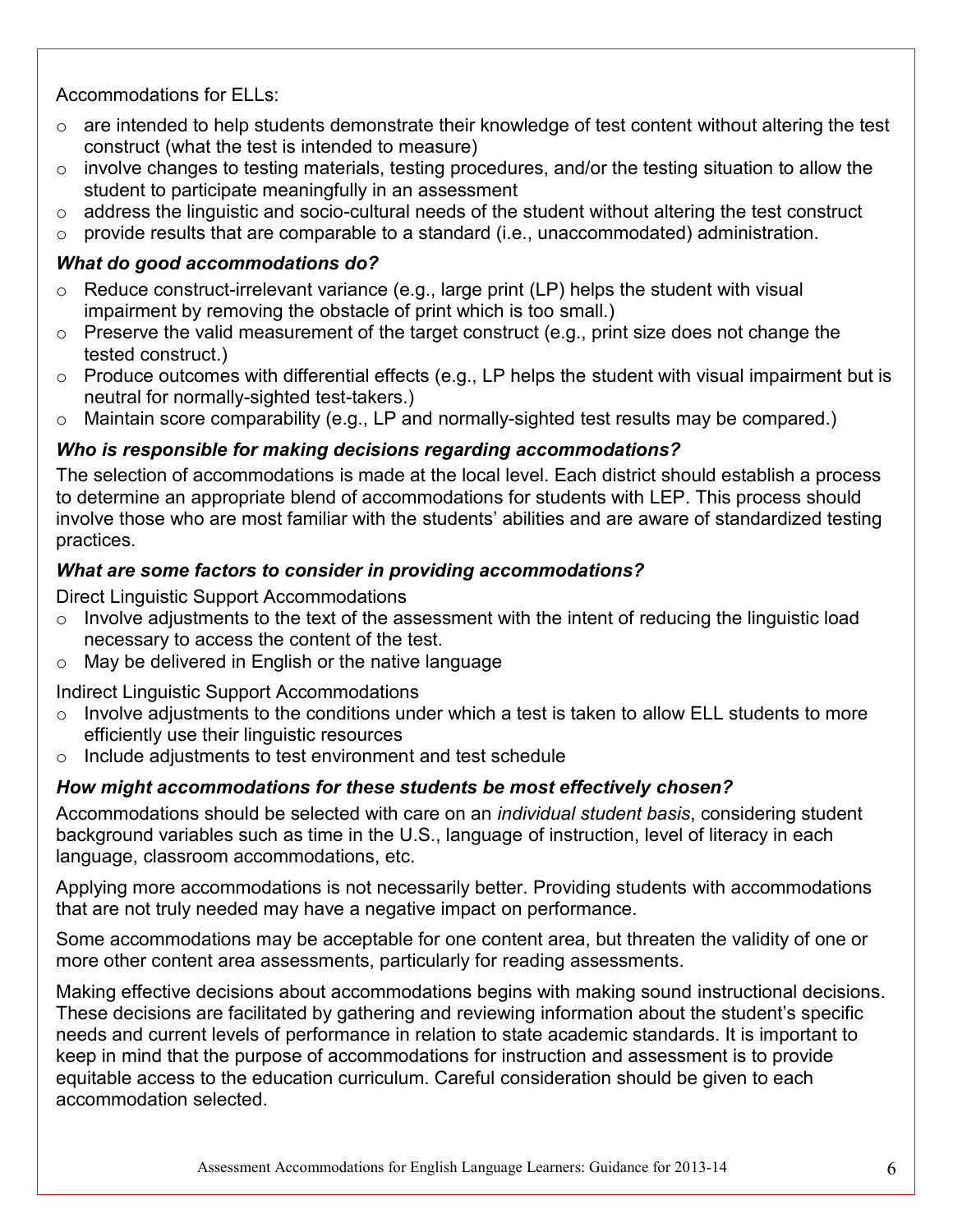When selecting testing accommodations, the Test Administrator should consider those that the student uses in daily instructional/testing situations. Students may require multiple accommodations such as interpreted directions and a small group setting. Preferably, accommodations that have not previously been used with an ELL student during instruction should not be introduced for the first time during a state assessment because they could be distracting or confusing.

Beginning ELLs tend to benefit from native language (L1) accommodations if:

- o The students have literacy skills in L1
- o The students are receiving instruction in L1

For beginning ELLs whose L1 literacy skills are undeveloped, consider a read-aloud administration.<sup>4</sup>

Intermediate FLLs tend to benefit from:

- o Extra time
- o Simplified/modified English

### <span id="page-6-0"></span>*What if the ELL student has an Individualized Education Program (IEP)?*

Generally, accommodations for ELL students are available *in addition* to accommodations specified in the IEP. There are two exceptions.

- 1. ISAT Form LM may not be read aloud.
- 2. Secure test material may not be locally translated into another language.<sup>5</sup>

For a student with disabilities, the IEP Team is responsible for determining the appropriate state assessment. It will be either the ISAT, IAA, EXPLORE, PLAN, or PSAE with or without accommodations.

If the IEP team selects the IAA (based on current IAA Participation Guidelines), this decision must be documented in the student's IEP along with all testing accommodations for the IAA. The administration of the IAA requires the test administrator to facilitate access to, and response to, the measurement tasks. Except as mentioned above, state testing accommodations should reflect the individual student's classroom mode of communication in presentation and response.

### <span id="page-6-1"></span>*Are any ELLs exempt from state testing?*

For 2013-2014, ELLs may be excused from EXPLORE and PLAN if local staff deem it inappropriate for them. Excused ELLs are not required to participate in a substitute assessment. ELLs may be excused from other state tests (i.e., ISAT, PSAE, and IAA) for reasons explained here [http://www.isbe.net/sis/pdf/not\\_testing.pdf](http://www.isbe.net/sis/pdf/not_testing.pdf) ), or in the subject areas of reading and writing.<sup>6</sup> There are no ELL exemptions for any other subject area.

o Reading Exemption - An ELL student who has attended school in the U.S. for less than one year, as of the beginning of the regular state testing window for the assessment that the student would take, may be excused from the state reading assessment for one cycle.<sup>7</sup> For students who have been continuously enrolled since they began attending U.S. schools, their eligibility depends upon their date of enrollment.

 4 A read-aloud administration of ISAT must be done with an ISAT Reader Script (not available for Form LM).

 $5$  See the appropriate state test administration manual for use of sign language.

<sup>&</sup>lt;sup>6</sup> The ISAT and IAA, grades 3-8 writing assessments have been suspended by actions of the state General Assembly.

The writing component of ACCESS must still be administered at every grade level.<br><sup>7</sup> The student must be coded as "First Year in U.S." in ISBE's Student Information System.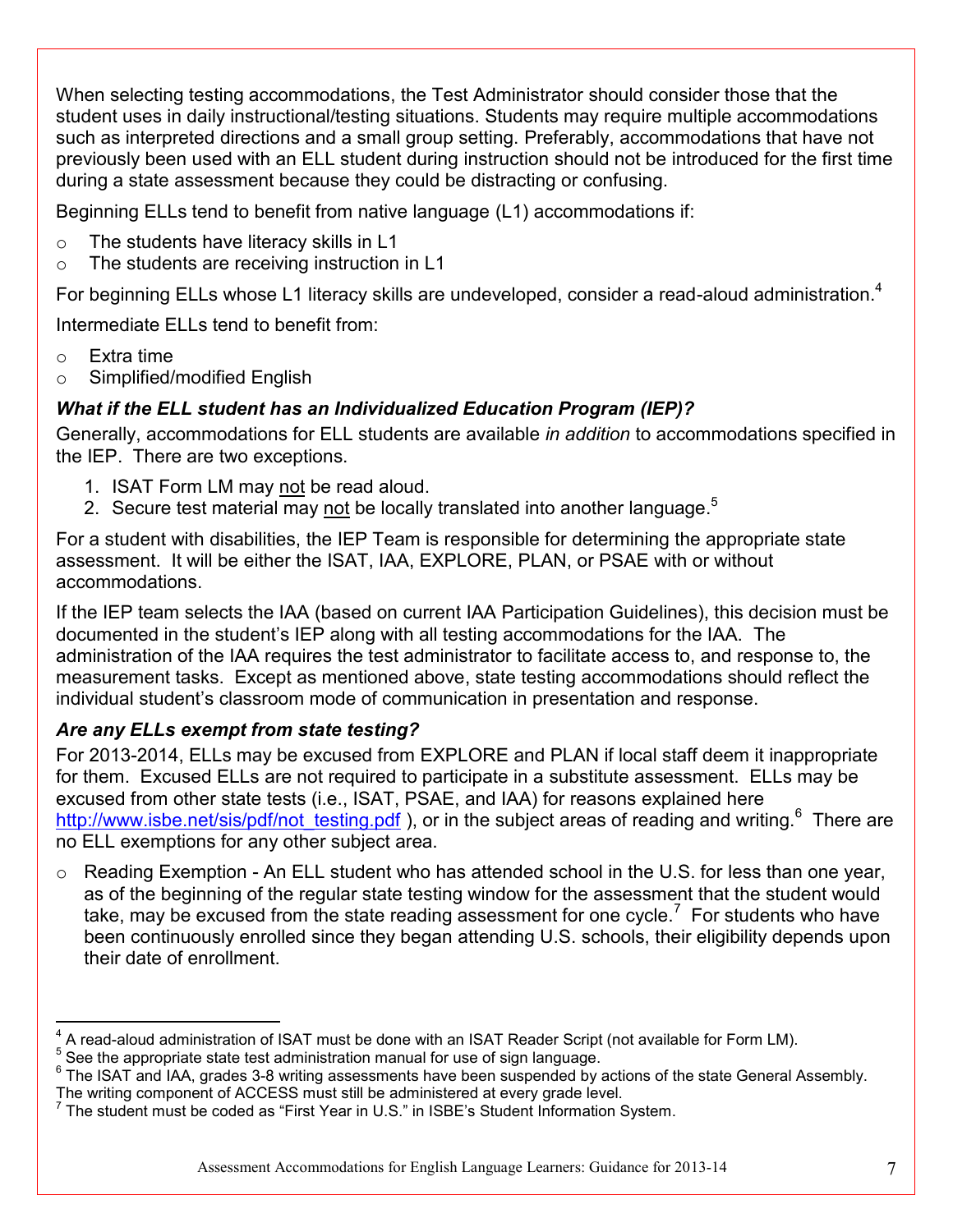- For ISAT, an ELL student who first enrolled in a U.S. school *after* March 4, 2013, may be excused from the ISAT Reading Assessment.
- For PSAE, an ELL student who first enrolled in a U.S. school *after* April 23, 2013, may be excused from the PSAE reading components - the ACT Reading (on PSAE Day 1) and the WorkKeys *Reading for Information* (on PSAE Day 2).
- For IAA, an ELL student who first enrolled in a U.S. school *after* February 25, 2013, may be excused from the IAA Reading Assessment.

For students who have *not* been continuously enrolled since they began attending U.S. schools, due to temporarily leaving the country, eligibility depends upon the cumulative length of attendance in U.S. schools they have experienced. If the cumulative attendance in U.S. schools is less than the equivalent of one academic year (as defined by the district) the student qualifies for the Reading Assessment exemption. However, in no case may a student receive the Reading Assessment exemption more than one time. Districts should make a reasonable effort to determine the extent of attendance a student has had in U.S. schools (both inside and outside of Illinois), and whether the student has ever been given this exemption.

o Writing Exemption - Students who meet the LEP eligibility requirements above are not required to participate in the writing portions of IAA or PSAE, which includes PSAE Day 1 ACT English and PSAE Day 1 ACT Writing. They satisfy the state writing requirement through the ACCESS Writing Test. Such students may take PSAE Day 1 using State-Allowed accommodations with a selfpaced session. This allows them to skip over the ACT English test and ACT Writing test administered on PSAE Day 1. Students given this accommodation will not receive collegereportable ACT scores. State-Allowed accommodations must be requested from ACT prior to testing (see [www.isbe.net/assessment/psae.htm](http://www.isbe.net/assessment/psae.htm) for information about State-Allowed accommodations).

Failing to participate in the ACCESS Writing Test does *not* require participation in either the PSAE or IAA Writing Assessment.

# <span id="page-7-1"></span>**Allowable ELL Accommodations for ISAT**

Allowable accommodations for ISAT are listed in the current *District and School Coordination Manual* and the *Test Administration Manuals*. Allowed accommodations fall into four categories: (1) timing/scheduling; (2) setting; (3) presentation; and (4) response. The ELL accommodations available for the 2013-14 assessment are allowed, but not required. They may be used in any combination deemed appropriate for a particular student. For students with an IEP or 504 plan, ELL accommodations are available in addition to any specified in those plans, but may not be compatible with them (e.g., Form LM is not available in the Braille, Large Print, Reader Script, or Audio Recording formats). Accommodations used for classroom instruction are typically the most effective for testing. However, *under no circumstances should test items or answer choices be locally translated*.

# <span id="page-7-0"></span>**Timing/Scheduling Accommodations:**

- o Extended assessment time:
	- An extra 10 minutes allowed impromptu at the end of a standard time administration if testtakers are still engaged when standard time has elapsed.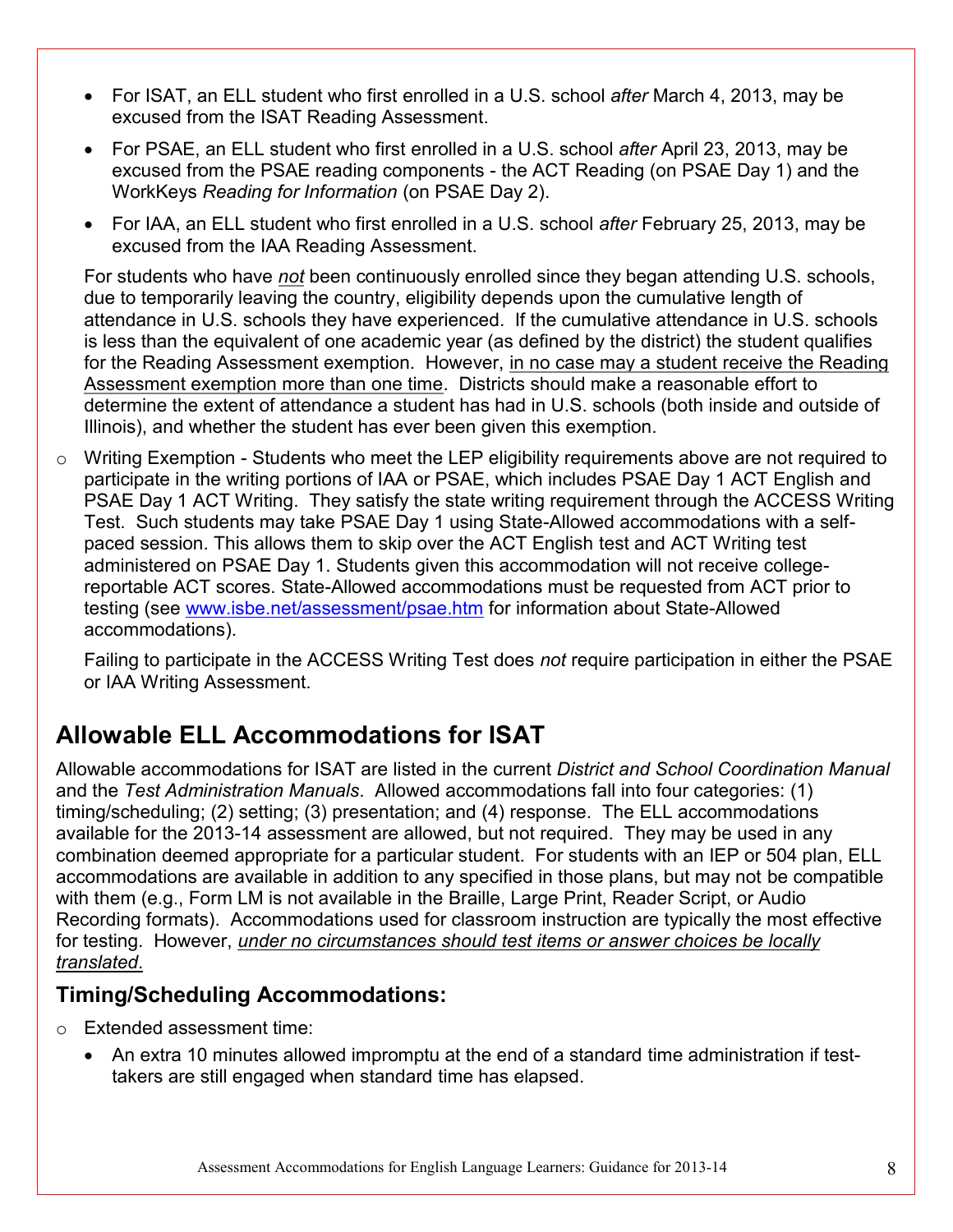- Pre-planned extended-time sessions that exceed an extra 10 minutes. There is no specified time limit for these sessions other than they must begin and end in a single school day. Students using this provision must be tested separately from students getting standard time.
- o More frequent breaks
	- With more frequent breaks, test sessions are divided into smaller pieces. Regardless of the number or length of breaks provided, each individual test session must begin and end in the same day. Of prime concern, when allowing the student(s) more frequent breaks, is maintaining test security. Students must not have the opportunity to share or seek answers to test items.
	- Extra breaks may be in-seat and/or out-of-seat breaks. For in-seat breaks, the testing session is simply stopped for a brief period. For out-of-seat breaks, a student is instructed to stop working and close the test booklet after completing a specified portion of the session. In-seat breaks may be used in group settings. *Out-of-seat breaks, for security reasons mentioned above, may only be provided when the student is being assessed individually.*



If the test administrator would like the student(s) to pause mid-session, at a particular place in the test, that location may be marked in the test booklet with a removable, "sticky note" prior to testing. Do this by peeling back the corner of the sealed test booklet to apply the "sticky note."

This "sticky note" *must be removed* prior to returning the test booklet to the ISAT material vendor. Instructions or symbols may be written on these "sticky notes" as long as they do not provide assistance with any test items.

District and school staff should not examine test items except as directed **STOP** in the current ISAT District and School Coordination Manual or ISAT Test Administration Manual.

o The testing schedule for ELLs may be modified from other ISAT takers in the building/district. This includes presenting the content area assessments in a different order. Starting with the subject most familiar and comfortable for the student may ease some apprehension and allow the student to approach the rest of the assessment more confidently than if a more difficult subject is assessed first. The tests may be administered at a time of day most beneficial to the student. Schedule modifications must be implemented in a way that minimizes the opportunity for students to share their knowledge of test content or answers to test items.

**Note regarding student frustration:** Students should be provided a meaningful opportunity to demonstrate their knowledge to the maximum extent possible on the state assessment. Illinois allows generous flexibility in terms of how much time ELL students may have for test sessions. Once students have indicated that they are done, and the administrator makes the professional judgment that the students have truly made the effort to do their best, students should be allowed to stop the test. If students are taking the test in a group, they should be allowed to engage in some other non-disruptive activity at their desks. If they are taking the test individually, the session may be ended. Students should not be forced to continue beyond their frustration level.

# <span id="page-8-0"></span>**Setting Accommodations:**

These are modifications/adjustments to the testing environment or conditions. See the ISAT Test Administration Manual for additional information.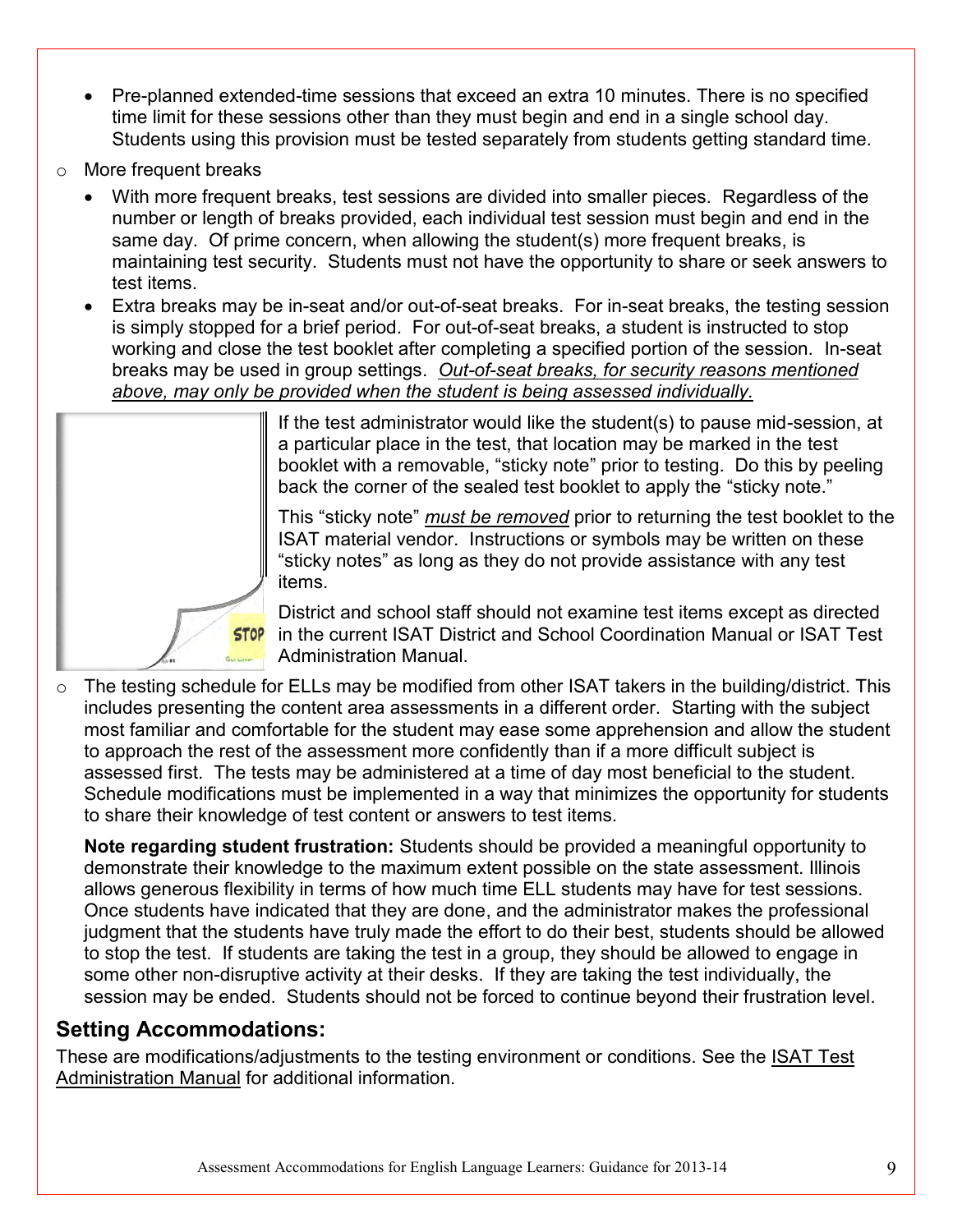- o Administration of the assessment in a distraction-free space or alternate location (e.g., Bilingual/ESL setting, or location within the room) with appropriate supervision
- o Administration of the assessment in a small group
- $\circ$  Administration on an individual basis
- o Adjust the environment (e.g., special lighting, adaptive or special furniture such as study carrel or carrel desk, noise buffers, location with minimal distractions, special setting)

# <span id="page-9-0"></span>**Presentation Accommodations:**

- o Linguistically Modified (LM) Form with transadapted, open-ended items: Mathematics and science items on Form LM have been modified to reduce the English reading level required to understand their content (also known as "plain" or "simplified" English). In addition, the short- and extendedresponse items in mathematics (items 71-75) are presented in a side-by-side English/Spanish format for students with sufficient Spanish literacy. Both formats are in the same test booklet.
	- It is the responsibility of the Test Administrator to ensure that students using Form LM answer either the simplified English version of these items or the side-by-side, English/Spanish format of these items, not both. For grade 3, a break between the multiple-choice and short-response portions of the test is advised, so that instructions regarding which version to answer may be repeated.
	- Items 71-73 are short-response items at the end of mathematics session 2. They appear first in the simplified English format, and then are repeated in the side-by-side, English/Spanish format. Items 74 and 75 are extended-response items in mathematics session 3. Again, they appear first in the simplified English format, and are then repeated in the side-by-side, English/Spanish format.
	- The side-by-side English/Spanish items are created from the original ISAT text of those items, not the linguistically modified version. In some cases, the item context of the LM format may be different than that of the original ISAT item. Students may become confused if they compare the English in the LM format to the English in the side-by-side, English/Spanish format.
	- The English and Spanish portions of side-by-side items face each other on separate, opposite pages.
	- These English/Spanish test items, as with all other ISAT test items (and their answer choices), must be administered in the language provided by the state. They may not be translated into another language.<sup>8</sup>
- o Reader Scripts (for mathematics and science using unmodified ISAT text)
	- Reader Scripts are special test booklets designed to be read aloud by the test administrator to the test-taker(s). The scripts include instructions, test items, and item choices. Each script is shipped with a quantity ISAT test booklets. For 2013-14, these are the standard ISAT test booklets, not a special form.
	- Reader scripts may be used in small group sizes determined locally, being mindful of group manageability.

**Note:** Test administrators have the option of administering a session as a *partial* read-aloud, or as read-aloud at a student's request, as long as (1) the test administrator reads from a reader script, not a standard test booklet, *and* (2) all students in the session are eligible for a reader script accommodation.

o Audio Recordings (provided for mathematics and science using unmodified ISAT text)

 $\overline{\phantom{a}}$  $8$  Signing ISAT for students with hearing impairment is an exception.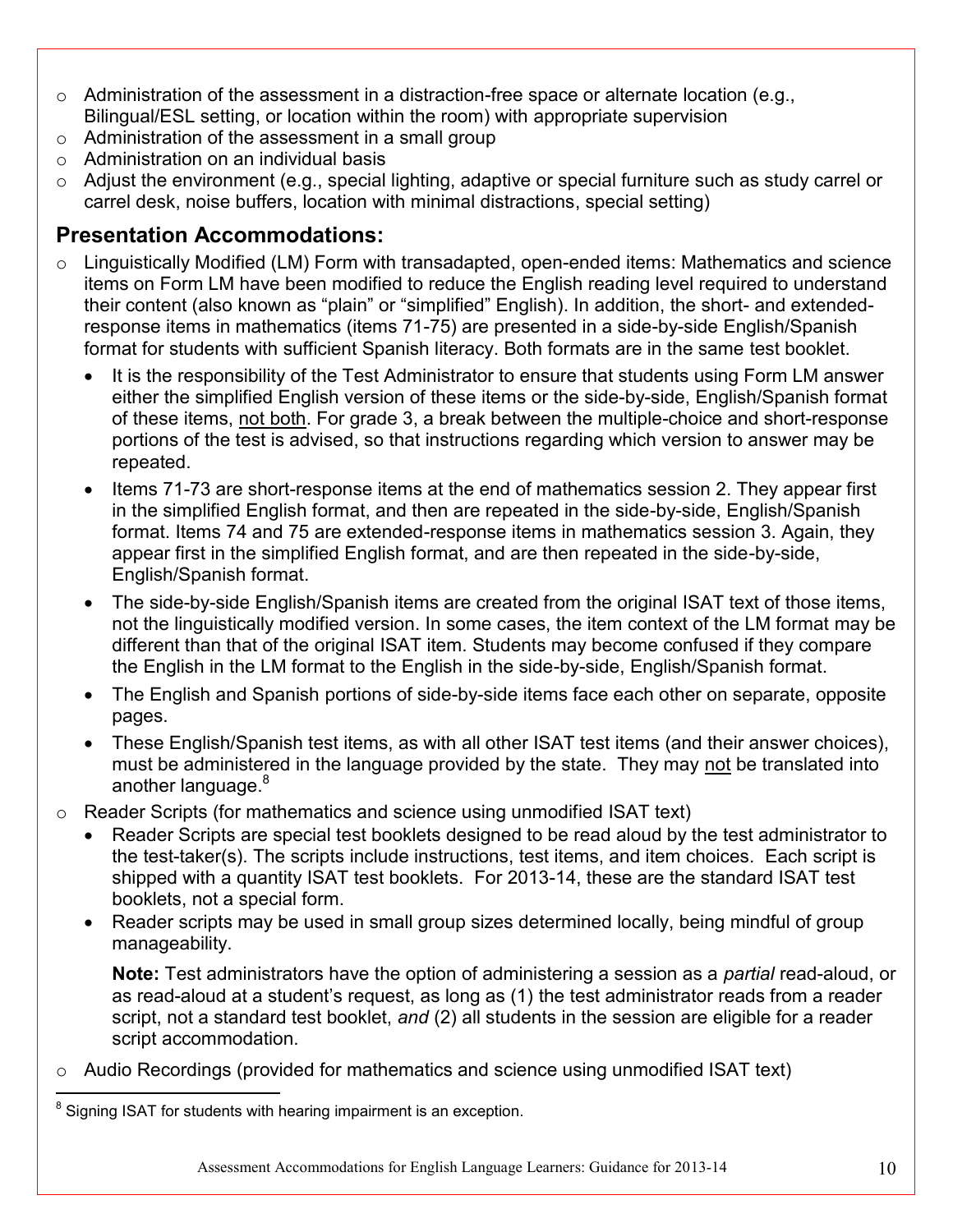- Audio recordings include the test directions, items, and item choices on cassette or compact disk intended for use by individual students.
- Audio recordings may be used in a group setting provided each student has personal ear/head phones and the ability to independently repeat portions of the recording.
- o Test Directions
	- Scripted test directions written in native language read to student
	- Repetition of scripted directions (English or native language) based on student request
	- Restatement of directions in simplified/modified English (unscripted)
	- Emphasis on key words in directions
	- Verifying the student's understanding by having the student repeat the directions in English

#### **Note regarding translated test directions:**

- The test directions *only* may be locally translated into languages other than those provided by the state. This must be done by a professional translator or educator who is familiar with state assessment policies, procedures, and practices.
- Native language test directions must be administered by school staff who are certified education professionals or under the line-of-sight supervision of one.
- Native language instructions may be used in conjunction with English language instructions.

#### <span id="page-10-0"></span>*Should an ELL student be given the Linguistically Modified (LM) Form or a Reader Script or Audio recording of the regular ISAT form?*

This is a local decision that should be made for each student individually considering the student's listening, reading, and writing proficiency in English; reading and writing proficiency in Spanish; and the types of accommodations used during classroom instruction. A key consideration is whether the student would follow the pace of the reader. Reading aloud could be distracting for students who prefer to work independently. Such students may do better with a partial read-aloud, or none at all.

# <span id="page-10-1"></span>**Response Accommodations**

For short and extended-response items on the ISAT Reading and Mathematics tests, oral English and Spanish responses by the test-taker may be scribed to a standard answer document. A student's written response may not be re-written simply to improve its appearance.

- o Students may respond in either English or Spanish to the short and/or extended response item(s) on the ISAT Reading and Mathematics assessments (regular, SF, or LM Form).
- $\circ$  The test-taker may dictate (in English or Spanish) to a live scribe (a certificated teacher, administrator, etc. or a school staff member who is, or under the line-of-sight supervision of a certified education professional) and/or to an audio recording device. The audio recording must then be transcribed onto a regular answer document or grade 3 test booklet after testing is completed; otherwise, the student will not receive test results.
- o Responses must be scribed verbatim. The scribe may write using standard capitalization and punctuation. The test-taker must not be prompted, reminded, or otherwise assisted in formulating responses during or after the dictation. The scribe may ask the test-taker to pause, slow down, repeat, or speak more clearly. Such requests must not be communicated in a manner suggesting that the student make a change, addition, or correction.
- $\circ$  Students who dictate to a "live" scribe may review and modify their response before the end of the testing session. No one may suggest corrections or improvements during this review, but may clarify that the student can make any desired changes to the response. Students who dictate to only a recording device may review the recording before the end of the testing session and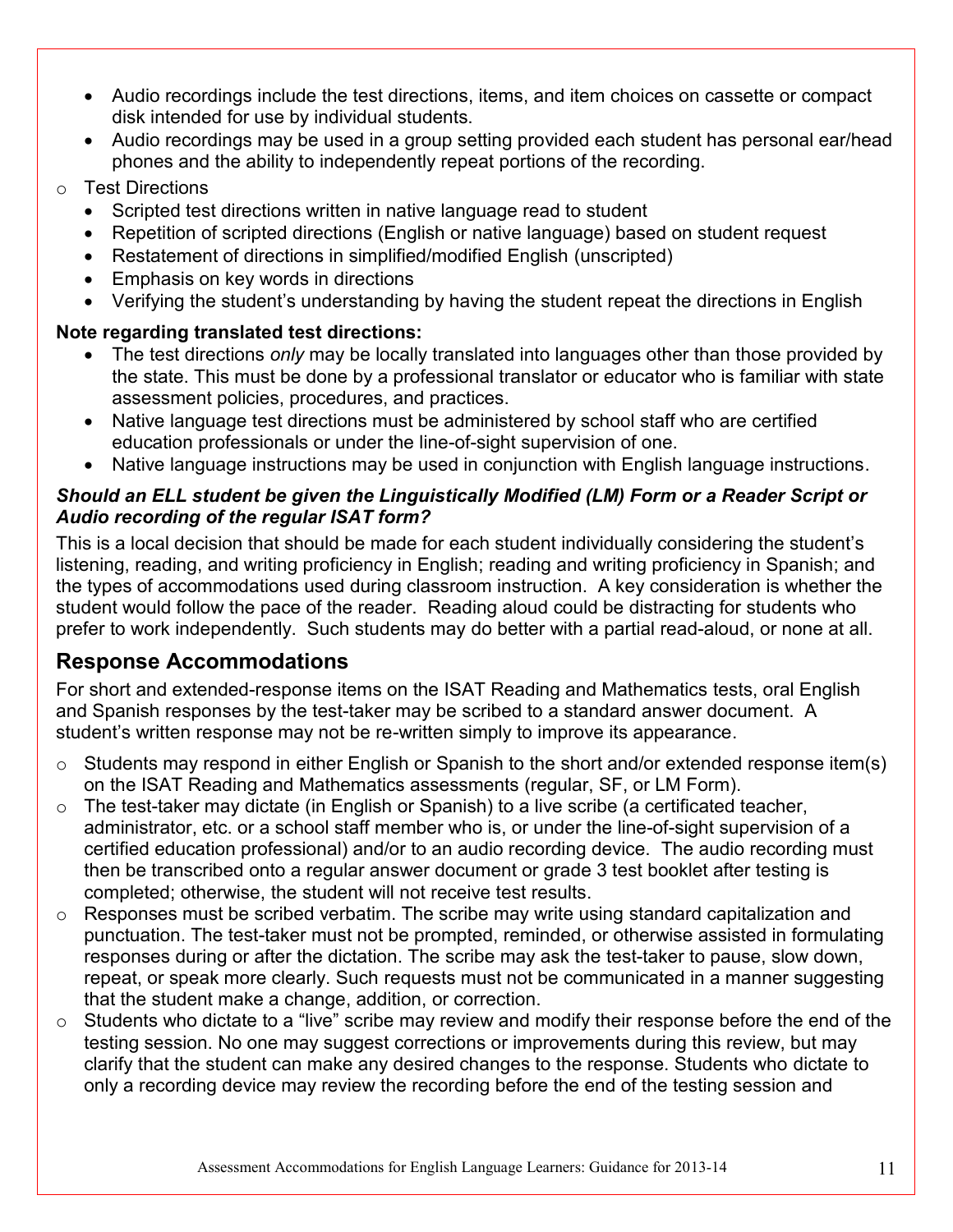append material or re-record the response, but they may not review the scribed response at a later time, after the test session has ended.

- $\circ$  A word dictated in a language other than English must be scribed in that language, if known. If such a word is not known, the scribe may insert, in its place, a note to the scorer in parenthesis such as "(Polish word)" or "(unknown word)". The student may correct native words or inserted notes during the post-dictation review mentioned above, but the scribe may not make any special marks or provide other hints to the student suggesting changes (e.g., circled or underlined words, arrows, symbols, etc.).
- o Dictated responses must be submitted for scoring on a standard ISAT answer document (at grade 3, the student's test booklet).

#### <span id="page-11-0"></span>*May students using different accommodations be tested together?*

Students using Form LM *may not* be tested in the same session with students using the regular ISAT form for mathematics and science. Differences in the test booklets require separate administrations in mathematics and science. Students using Form LM *may* be mixed with students using the regular ISAT form for *reading* only.

Otherwise, students using different types of accommodations (for LEP, IEP, and/or 504 plan), may be tested together if done with caution. Mixing accommodations this way is allowed provided that:

- o All conditions in IEPs and 504 plans are properly met,
- o One student's accommodations do not distract or disturb another,
- o No student feels self-conscious, stigmatized, or unfairly treated by accommodations received or not received.
- o Students using Form LM are not mixed with students using the standard ISAT form for mathematics and science administrations.

#### <span id="page-11-1"></span>*What must be done to document the use of ISAT accommodations?*

For ISAT, each student receiving an accommodation, ELL or otherwise, *must have the accommodation manually coded* in *Boxes 4 and/or 9* on his or her answer document (see sample Boxes below). Consult the current *ISAT District and School Coordination Manual* or *ISAT Test Administration Manual* for the list of accommodations and instructions for coding Box 4.

Accommodations may be allowed for multiple reasons. For example, if the student has both LEP and an IEP which includes state testing accommodations, then both the **"**IEP Accom**"** and "LEP Accom" bubbles should be marked.

Accommodations provided may differ by subject area; therefore, accommodations must be recorded by subject area. For example, a student may require extended time for Reading, but not Mathematics. The Timing/Scheduling bubble would be darkened only under "R" for Reading.

A student may receive multiple accommodations within a content area. If so, all appropriate bubbles should be filled in. Keep in mind that more is not necessarily better.

For a student using a linguistically modified form (Form LM, see page 10), "LEP Accom" is pre-darkened in Box 4. If the only accommodation given to a student is the use of Form LM, no additional coding is needed in box 4.

**Box 4**

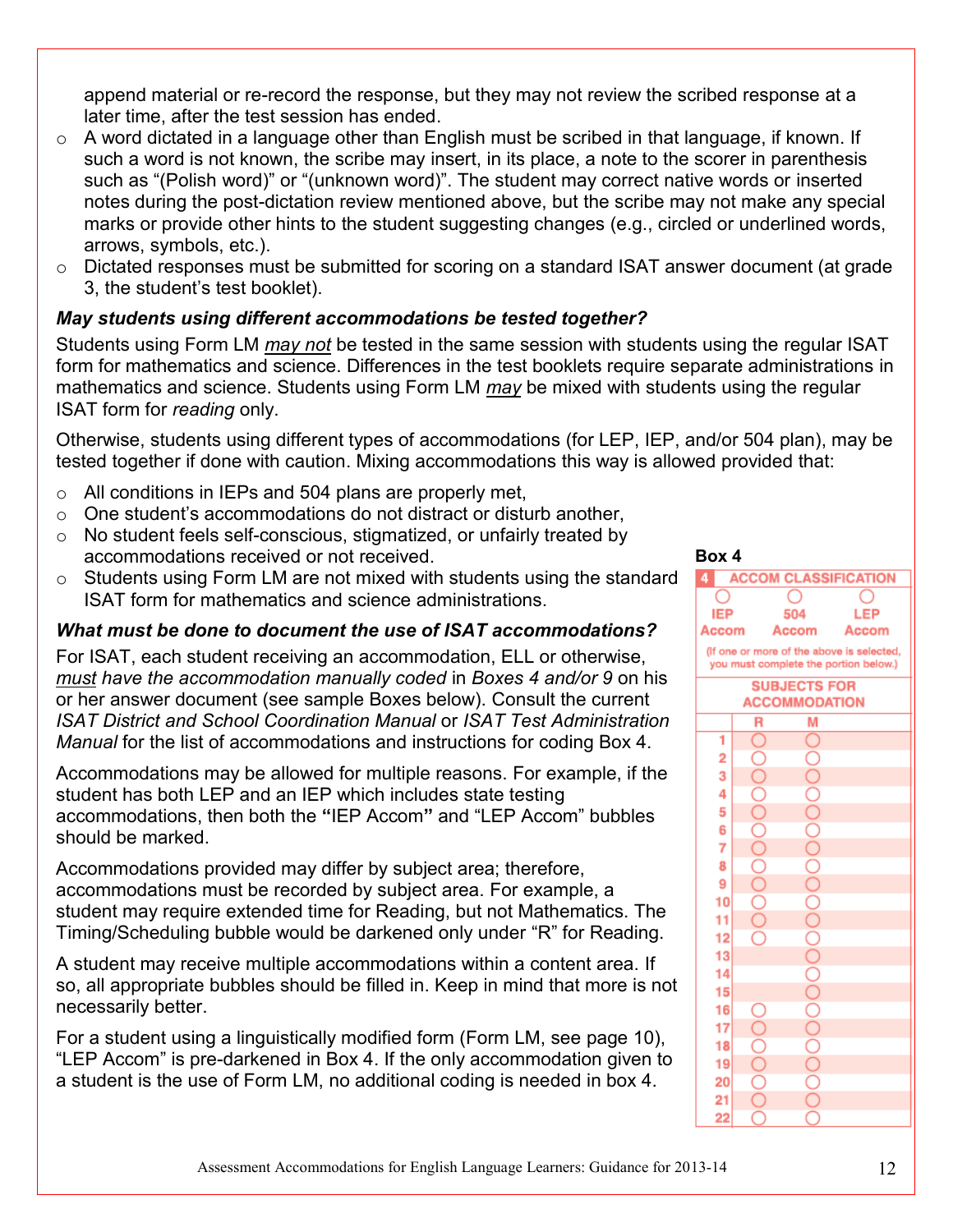Mark Box 9 if a student responds in Spanish to one or more short or extended response items in reading and/or mathematics. Darken the appropriate content area(s).



Pre-ID labels may be used in conjunction with manual entries in Boxes 4 and/or 9.

# <span id="page-12-1"></span>**Allowable Accommodations for IAA and ELLs**

There are no special accommodations reserved for ELLs using the IAA (e.g., English-Spanish items). A number of supports available to ELLs on other state tests are designed into the IAA (e.g., simplified language). Any accommodation documented in the student's IEP is allowable for use on the IAA. Please review the state-allowed accommodations listed below.

- $\circ$  Environment (e.g., special lighting, adaptive or special furniture such as a study carrel or carrel desk, noise buffers, special setting, etc.)
- $\circ$  Opportunity for student to stand, move, and/or pace during the test session
- o Tactile Stimulus (e.g., Braille, raised images, manipulatives, etc.)
- o Large Print
- $\circ$  Visual Assistance (e.g., templates, rulers, or other devices used to help students keep their place in the test booklets, abacus, color overlays, colored pictures or clipart, magnifiers, etc.)
- $\circ$  Signing test items
- o Assistive, adaptive, or augmentative technology devices (e.g., amplifiers, communication boards, voice-output devices, etc.)
- o Calculators
- $\circ$  Read Aloud for reading content area items if the following criteria are met:
	- 1. The student has a specific disability that severely limits or prevents him or her from decoding text, or from comprehending decoded text, even after varied and repeated attempts to teach the student to do so (i.e., the student is a virtual non-reader, not simply reading below grade level).

### *AND*

- 2. The student has access to printed materials through a human reader or assistive technology device during routine classroom instruction and classroom assessments.
- o Other Accommodations not addressed above that neither negate the purpose of the test nor violate test security concerns (Please see Use of Accommodations, p. 4-7).

### <span id="page-12-0"></span>*What must be done to document the use of IAA accommodations?*

On the IAA, each student receiving an accommodation must have the accommodation manually coded on the student score sheet (see sample Boxes below) and then entered into SchoolSuccess Online Scoring System. Accommodations will be documented in two parts.

- 1) Accommodations that appear on the student's IEP
- 2) Accommodations provided in the administration of the IAA

Accommodations provided may differ by subject area; therefore, accommodations employed in the administration of the IAA will be recorded by subject area. For example, a student may require tactile stimulus for mathematics, but not reading. The Tactile Stimulus box would be checked only under mathematics. A student may receive multiple accommodations within a content area. In such cases, all appropriate boxes should be checked.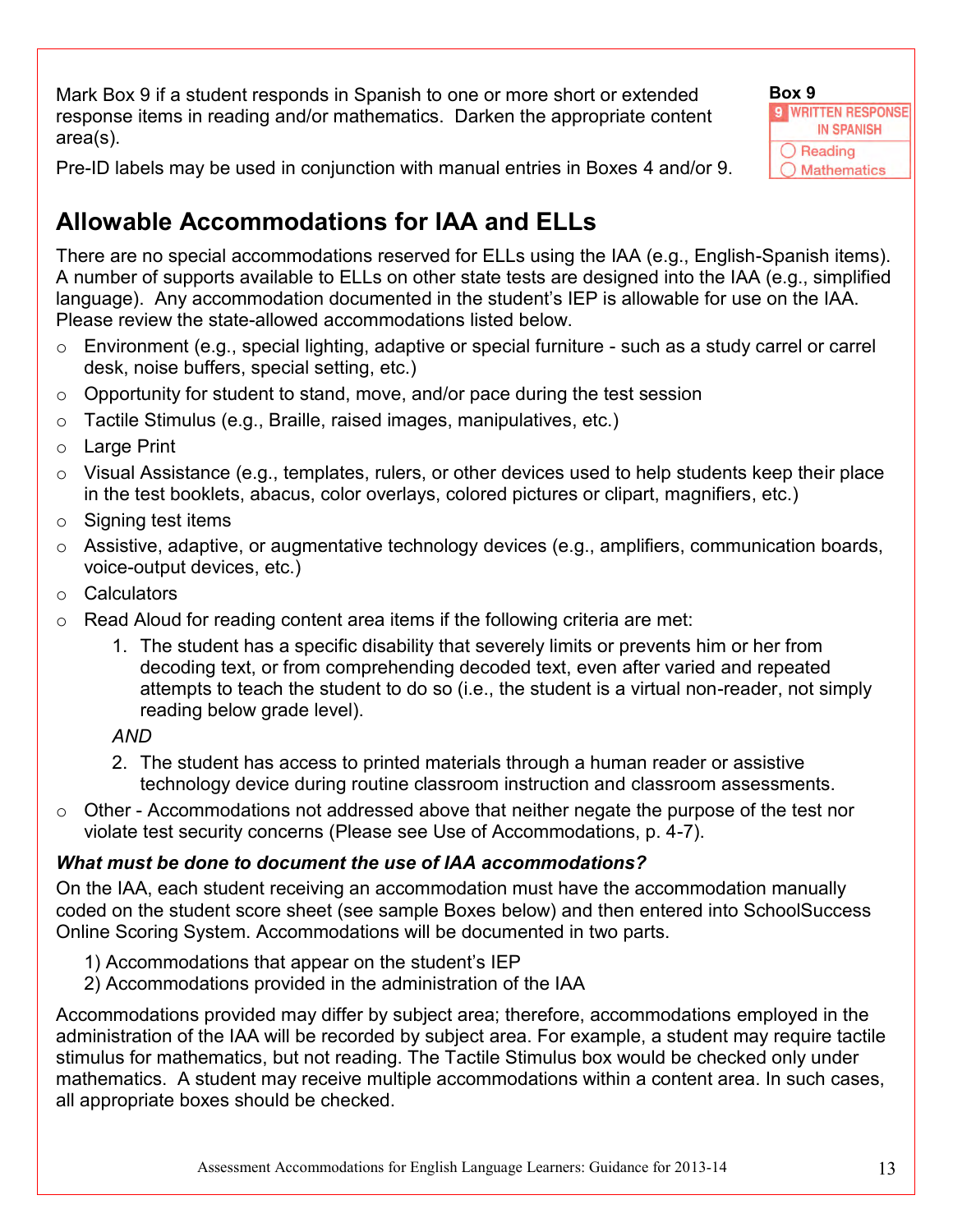All IAA science and mathematics items have been written to minimize construct irrelevant language load. In addition, item choice presentation and response modes should be consistent with what occurs during instruction, whether due to disability or limited English proficiency, as long as they do not threaten the construct being measured.

#### *ACCOMMODATIONS ON IEP- Teacher Instructions:*

*Prior to administering the test, please indicate which accommodations are specified in the student's IEP. Select all that apply.*

| Accommodations listed in the student's IEP:          | <b>READING</b> | <b>MATH</b> | <b>SCIENCE</b> |
|------------------------------------------------------|----------------|-------------|----------------|
| Environment                                          |                |             |                |
| Opportunity to stand, move, and/or pace              |                |             |                |
| Tactile stimulus                                     |                |             |                |
| Large print                                          |                |             |                |
| Visual assistance                                    |                |             |                |
| Signing test                                         |                |             |                |
| Assistive, adaptive, augmentative technology devices |                |             |                |
| Calculator                                           | N/A            |             | N/A            |
| Read Aloud                                           |                | N/A         | N/A            |
| Other                                                |                |             |                |
| None                                                 |                |             |                |

#### **ACCOMMODATIONS USED DURING TESTING- Teacher Instructions:**

For each subject tested, please indicate which accommodations were used to administer the test to the student. Select all that apply.

| Accommodations used to administer the test:          | <b>READING</b> | <b>MATH</b> | <b>SCIENCE</b> |
|------------------------------------------------------|----------------|-------------|----------------|
| Fnvironment                                          |                |             |                |
| Opportunity to stand, move, and/or pace              |                |             |                |
| Tactile stimulus                                     |                |             |                |
| Large print                                          |                |             |                |
| Visual assistance                                    |                |             |                |
| Signing test items                                   |                |             |                |
| Assistive, adaptive, augmentative technology devices |                |             |                |
| Calculator                                           | N/A            |             | N/A            |
| Read Aloud                                           |                | N/A         | N/A            |
| Other                                                |                |             |                |
| None                                                 |                |             |                |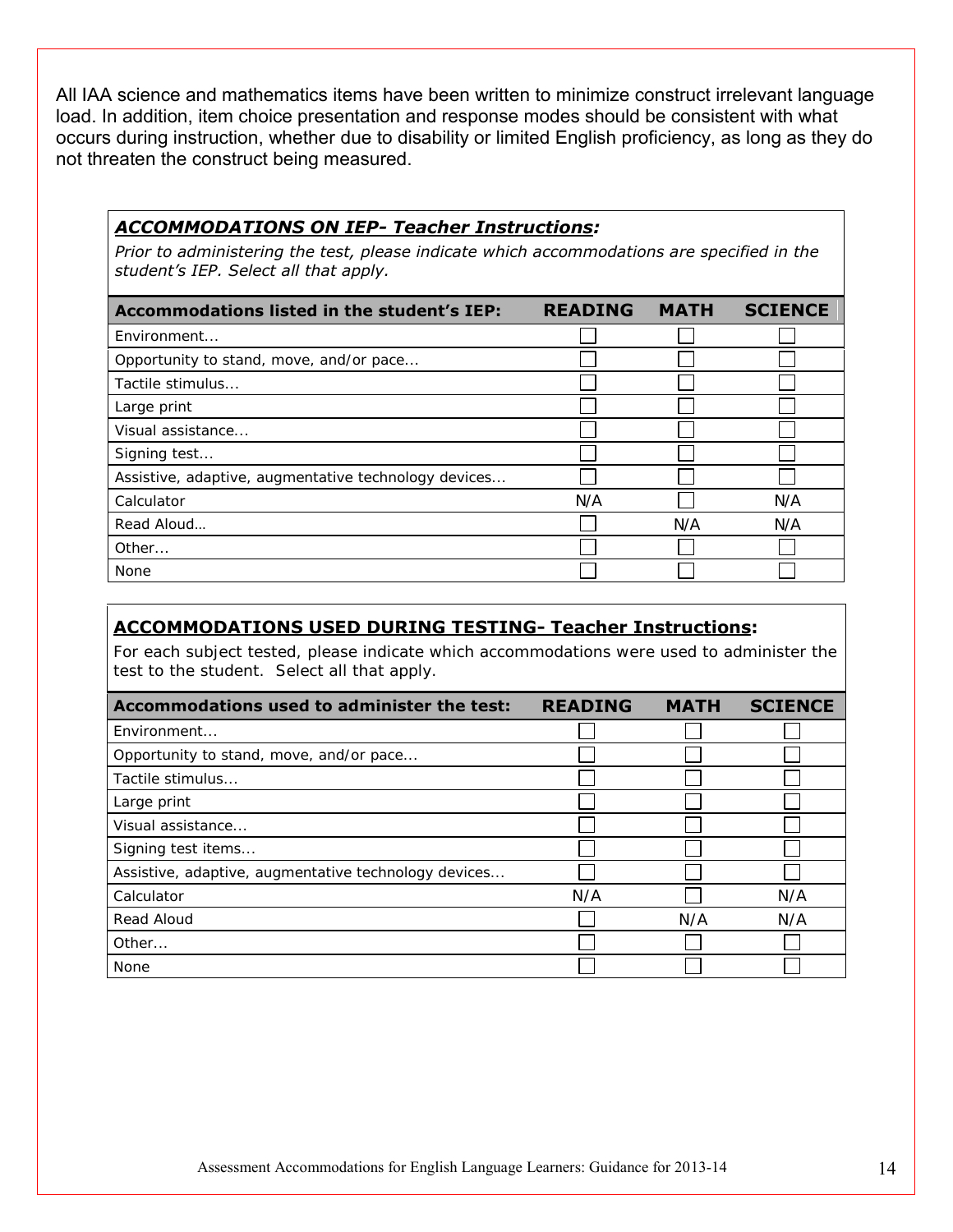# <span id="page-14-1"></span>**Allowable ELL Accommodations for EXPLORE and PLAN**

ELL Accommodations for EXPLORE and PLAN are a matter of state policy. The Supervisor's Manuals from ACT do not discuss accommodations for ELLs. Refer to the manuals for specific instructions about providing timing/scheduling accommodations, reader scripts, and audio recordings.

Allowed accommodations fall into three categories: (1) timing/scheduling, (2) setting, and (3) presentation. The ELL accommodations available for the 2013-14 assessment are allowed, but not required. They may be used in any combination deemed appropriate for a particular student. For students with an IEP or 504 plan, ELL accommodations are available in addition to any specified in those plans, but may not be compatible with them. Accommodations used for classroom instruction are typically the most effective for testing. However, *under no circumstances should test items or answer choices be locally translated*.

# <span id="page-14-0"></span>**Timing/Scheduling Accommodations:**

Extended time provisions include:

- o Extended assessment time: Students receiving this provision must be tested separately from students getting standard time. See the Supervisor's Manual for instructions.
- o Testing over multiple days: The EXPLORE and PLAN tests are designed so that all sections are administered in a single day. Administrations may be given over multiple days as an accommodation provided that each section is completed within a single school day, and students are not allowed to return to a previous section.
- o More frequent breaks
	- With more frequent breaks, test sessions are divided into smaller pieces. Of prime concern, when allowing the student(s) more frequent breaks, is maintaining test security. Students must not have the opportunity to share or seek answers to test items.
	- Extra breaks may be in-seat and/or out-of-seat breaks. For in-seat breaks, the testing session is simply stopped for a brief period. For out-of-seat breaks, a student is instructed to stop working and close the test booklet after completing a specified portion of the session. In-seat breaks may be used in group settings. *Out-of-seat breaks, for security reasons mentioned above, may only be provided when the student is being assessed individually.*

|             | If the test administrator would like the student(s) to pause mid-section, at<br>a particular place in the test, that location may be marked in the test<br>booklet with a removable, "sticky note" prior to testing.                  |
|-------------|---------------------------------------------------------------------------------------------------------------------------------------------------------------------------------------------------------------------------------------|
|             | This "sticky note" must be removed prior to returning the test booklet to<br>the material vendor. Instructions or symbols may be written on these<br>"sticky notes" as long as they do not provide assistance with any test<br>items. |
| <b>STOP</b> | District and school staff should not examine test items except as directed<br>in the current Supervisor's Manual.                                                                                                                     |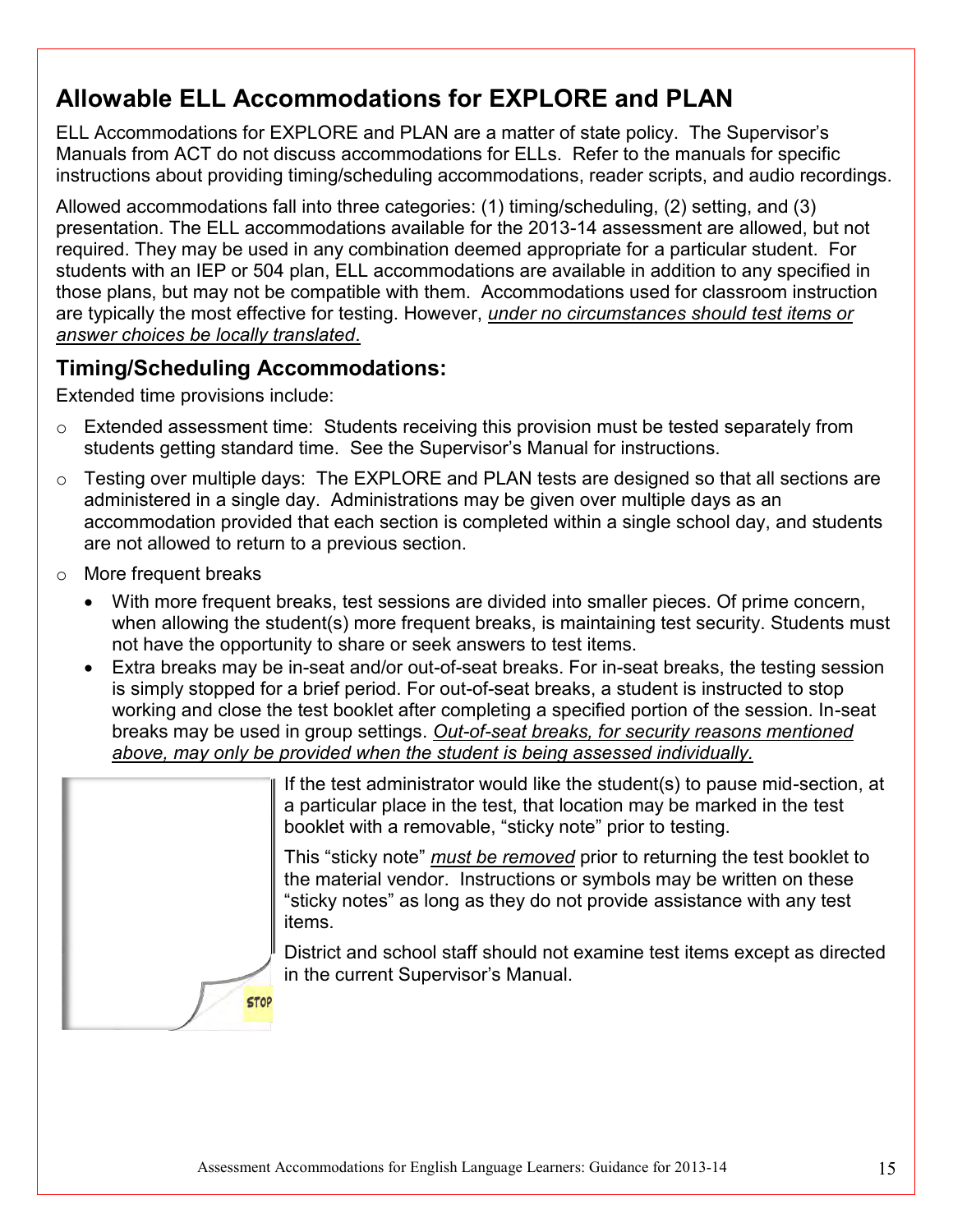o The testing schedule for ELLs may be modified from other EXPLORE/PLAN takers in the building/district. This includes presenting the content area assessments in a different order. Starting with the subject most familiar and comfortable for the student may ease some apprehension and allow the student to approach the rest of the assessment more confidently than if a more difficult subject is assessed first. The tests may be administered at a time of day most beneficial to the student. Schedule modifications must be implemented in a way that minimizes the opportunity for students to share their knowledge of test content or answers to test items.

**Note regarding student frustration:** Students should be provided a meaningful opportunity to demonstrate their knowledge to the maximum extent possible on the state assessment. Illinois allows generous flexibility in terms of how much time ELL students may have for test sessions. Once students have indicated that they are done, and the administrator makes the professional judgment that the students have truly made the effort to do their best, students should be allowed to stop the test. If students are taking the test in a group, they should be allowed to engage in some other non-disruptive activity at their desks. If they are taking the test individually, the session may be ended. Students should not be forced to continue the test beyond their frustration level.

# <span id="page-15-0"></span>**Setting Accommodations:**

These are modifications/adjustments to the testing environment or conditions.

- o Administration of the assessment in a distraction-free space or alternate location (e.g., Bilingual/ESL setting, or location within the room) with appropriate supervision
- o Administration of the assessment in a small group
- $\circ$  Administration on an individual basis

### <span id="page-15-1"></span>**Presentation Accommodations:**

- o Reader Scripts
	- Reader Scripts are available for all four subject areas. They are to be read aloud by the test administrator to the test-taker(s). The scripts include instructions, test items (including reading passages), and item choices.
	- Reader scripts may be used in small group sizes determined locally, being mindful of group manageability.

**Note:** Test administrators have the option of administering a session as a *partial* read-aloud, or as read-aloud at a student's request, as long as (1) the test administrator reads from a reader script, not a standard test booklet, *and* (2) all students in the session are eligible for a reader script accommodation.

- o Audio Recordings
	- Audio recordings include the test directions, items (including reading passages), and item choices on DVD intended for use by individual students. The narration on the audio DVD cannot be played within the standard time. See the Supervisor's Manual for instructions.
	- Audio recordings may be used in a group setting provided each student has personal ear/head phones and control over the progress of the recording.
- o Test Directions
	- Repetition of scripted directions based on student request
	- Restatement of directions in simplified/modified English (unscripted)
	- Emphasis on key words in directions
	- Verifying the student's understanding by having the student repeat the directions in English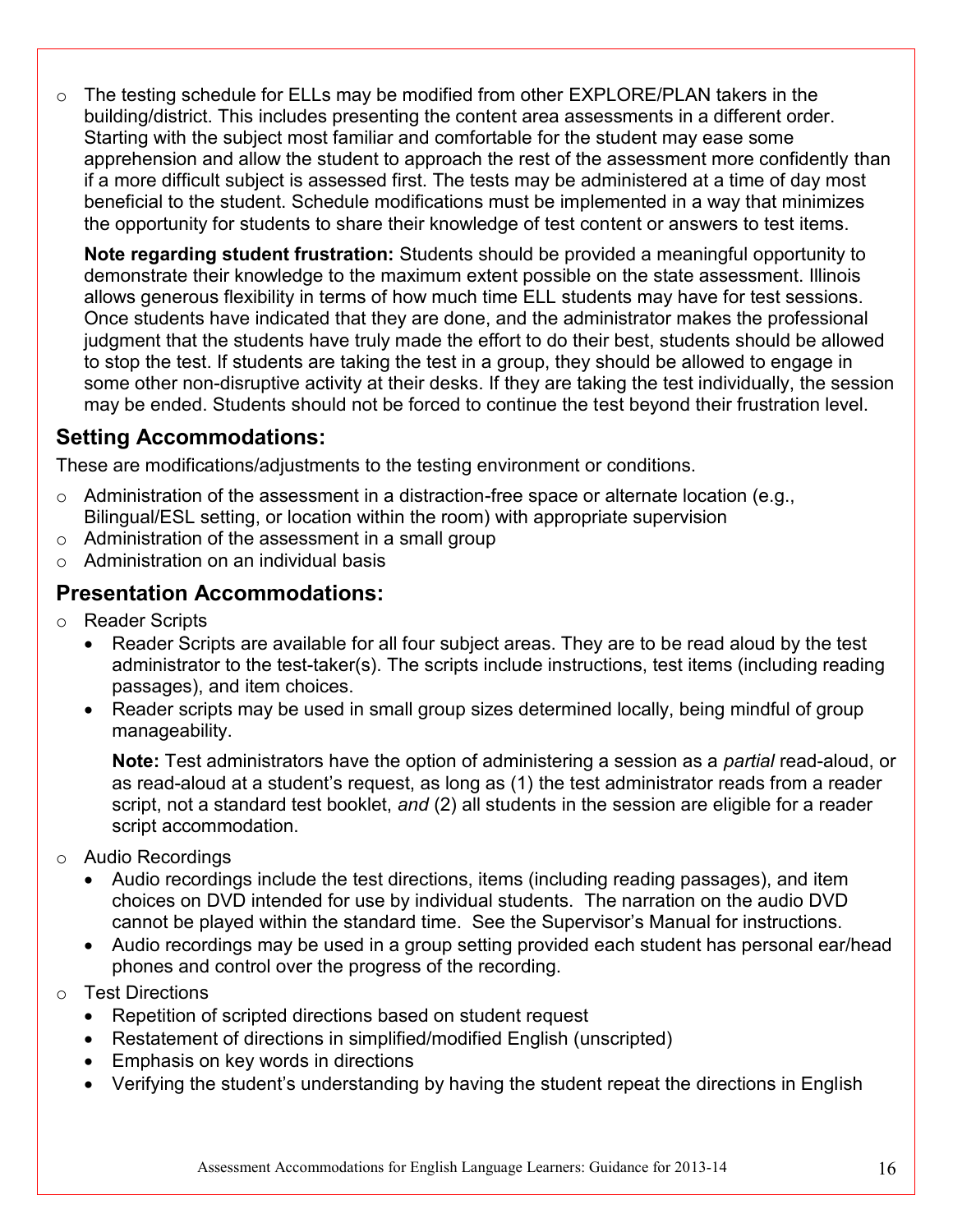Local translation of the standard English directions into a language better understood by the student(s).

#### **Note regarding locally-translated test directions:**

- The test directions *only* may be locally translated into languages other than English. This must be done by a professional translator or educator who is familiar with state assessment policies, procedures, and practices.
- Native language test directions must be administered by school staff who are certified education professionals or under the line-of-sight supervision of one.
- Native language instructions may be used in conjunction with English language instructions.

### <span id="page-16-0"></span>*May students using different accommodations be tested together?*

Students using different types of accommodations (for LEP, IEP, and/or 504 plan), may be tested together provided that:

- o All conditions in IEPs and 504 plans are properly met
- o One student's accommodations do not distract or disturb another
- o No student feels self-conscious, stigmatized, or unfairly treated by accommodations received or not received.

### <span id="page-16-1"></span>*What must be done to document the use of EXPLORE/PLAN accommodations?*

Mark the "LEP" special status code and a testing accommodations code on the answer document. For some accommodations described above, there is no coding option available (i.e., special setting, modified directions, extra breaks, modified schedule), and no coding is required. See the appropriate *Supervisor's Manual* for code definitions.

PLAN

For PLAN, the special status code(s) and testing accommodation code should be marked in the shaded box at the *top of the back page* of the answer folder (see graphic) for students receiving those accommodations. Mark all special status

|     |            |                                  |              |                  |                   | TO BE COMPLETED BY SCHOOL STAFF ONLY-SEE SUPERVISOR'S MANUAL |                      |                    |                   |
|-----|------------|----------------------------------|--------------|------------------|-------------------|--------------------------------------------------------------|----------------------|--------------------|-------------------|
|     |            | Accommodations<br>Mark only one. |              |                  | <b>VSC</b>        | Special<br><b>Status</b>                                     | OHB<br>$\bigcirc$ SE | OME<br>$\bigcap M$ | OY<br>$\bigcap$ Z |
| (2) | (3)<br>(4) | ග<br>ര                           | 7<br>$\circ$ | (9)<br><b>GD</b> | ⊕®<br>$(D \odot)$ | Codes<br>Mark all<br>that apply.                             | $D$ IFP<br>OFL       | OB                 |                   |

codes that apply, but only one accommodation code that best describes the accommodation given.

For EXPLORE, mark the special status code(s) in the shaded box at the *bottom of page one* and the testing accommodation code in the shaded box at the *top of the second page* of the answer folder (see graphic) for all students receiving an accommodation. Mark all special status codes that apply, but only one accommodation code that best describes the accommodation given.

The accommodation codes are as follows, but note that ELLs who do not IEP or 504 Plan will use only 1, 4, or 5:

- 1. Standard print materials with extended time limits (no other assistance)
- 2. Large-print test booklet with standard time limits
- 3. Large-print test booklet with extended time limits
- 4. Oral presentation from audio DVD with extended time limits
- 5. Oral presentation from reader's script with extended time limits
- 6. Braille test booklet with extended time limits
- 7. Scribe to transfer answers to answer folder with standard time limits

#### SPECIAL EXPLORE

**SEE SUPE Mark**  $\bigcirc$  HB  $\bigcirc$  SE  $\bigcirc$  LEP  $\bigcirc$  ME

| <b>STATUS CODES-</b><br><b>RVISOR'S MANUAL</b><br>all that apply. | To be completed by<br>school staff only-see<br><b>Supervisor's Manual</b> |              |  |
|-------------------------------------------------------------------|---------------------------------------------------------------------------|--------------|--|
| $\bigcap Y$<br>$\bigcirc$ X                                       | <b>ACCOMMODATIONS</b><br>Mark only one.                                   |              |  |
| ∩z<br>$\bigcirc$ M                                                |                                                                           |              |  |
| $\bigcirc$ R                                                      | −                                                                         | $^\circledR$ |  |
| $\bigcirc$ FL                                                     | (2)                                                                       | Z)           |  |
|                                                                   | $^\circledR$                                                              | $^{\circ}$   |  |
| ot have an                                                        | $\circledA$                                                               | ၜ            |  |
|                                                                   | (5)                                                                       | 10           |  |
|                                                                   |                                                                           | /SC          |  |

**DODD**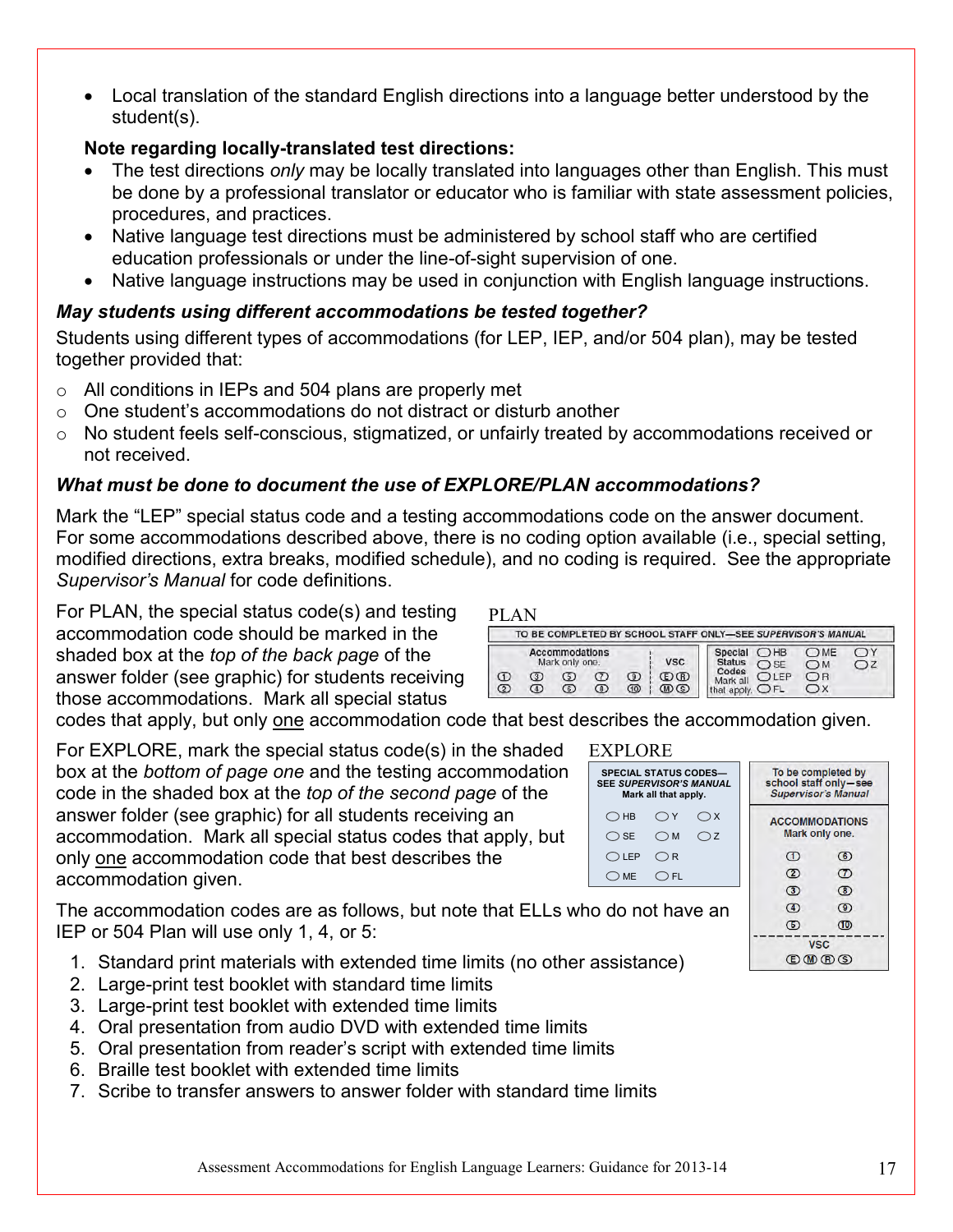- 8. Scribe to transfer answers to answer folder with extended time limits
- 9. Assistive communication device (e.g., FM audio system) with extended time limits
- 10. Reserved for future use

# <span id="page-17-2"></span>**Allowable ELL Accommodations for PSAE**

The accommodations fall into four areas: timing/scheduling, setting, presentation, and response.

# <span id="page-17-0"></span>**Timing/Scheduling Accommodations**

- o For Day 1 and Day 2, extended time
- $\circ$  For Day 1 and Day 2, standard time with stop-the-clock breaks
- $\circ$  For Day 1 and Day 2, testing over multiple days
- o For Day 1, standard time for ACT multiple-choice tests extended time for Day 1 ACT writing test

### <span id="page-17-1"></span>**Setting Accommodations**

- $\circ$  Administration of the assessment in a distraction-free space or alternate location (e.g., Bilingual/ESL setting, or location within the room) with appropriate supervision
- $\circ$  Administration of the assessment on an individual basis or in a small group

### <span id="page-17-3"></span>**Presentation Accommodations**

- o For Day 1 and Day 2, Reader Script (in English)
- o For Day 1 and Day 2, Audio DVDs (in English)
- o For Day 1 and Day 2, translated verbal test instructions (available online in ten languages)
- o For Day 1 and Day 2, Spanish Video DVDs for mathematics and science (see [www.isbe.net/assessment/SpDVD.htm](http://www.isbe.net/assessment/SpDVD.htm) for more information)

#### <span id="page-17-4"></span>**Response Accommodations**

o For the Day 1 ACT Writing test, dictated response (in English only, not Spanish) transcribed to a standard PSAE Day 1 (ACT) answer document.

#### <span id="page-17-5"></span>*What is the process to order accommodations materials?*

If the district plans to use accommodations for students for Day 1 of the PSAE, two options are available as appropriate, ACT-Approved Accommodations or State-Allowed Accommodations:

o **PSAE Day 1 ACT-Approved Accommodations:** Applications must be received by ACT on or before **Friday, January 24, 2014**.

**Note:** *ACT-Approved Test Accommodations are available only to students based on documented needs in an Individualized Education Program (IEP) or Section 504 Plan. Students testing with accommodations based on needs due solely to LEP status must use State-Allowed Accommodations, as described below.*

o **PSAE Day 1 State-Allowed Accommodations:** Materials for PSAE Day 1 State-Allowed accommodations must be ordered via ACT's website on or before **Wednesday, April 2, 2014.** 

**Note:** *Students who utilize State-Allowed accommodations forfeit their ACT scores for college and scholarship applications. When materials are ordered, school staff must confirm that parents and students are aware that PSAE Day 1 scores earned with State-Allowed accommodations are not college reportable.*

More information about ordering PSAE Day 1 accommodations is mailed to PSAE Test Accommodations Coordinators in the fall and is available on the PSAE website [www.isbe.net/assessment/psae.htm,](http://www.isbe.net/assessment/psae.htm) under the heading "Accommodations-Specific Documents."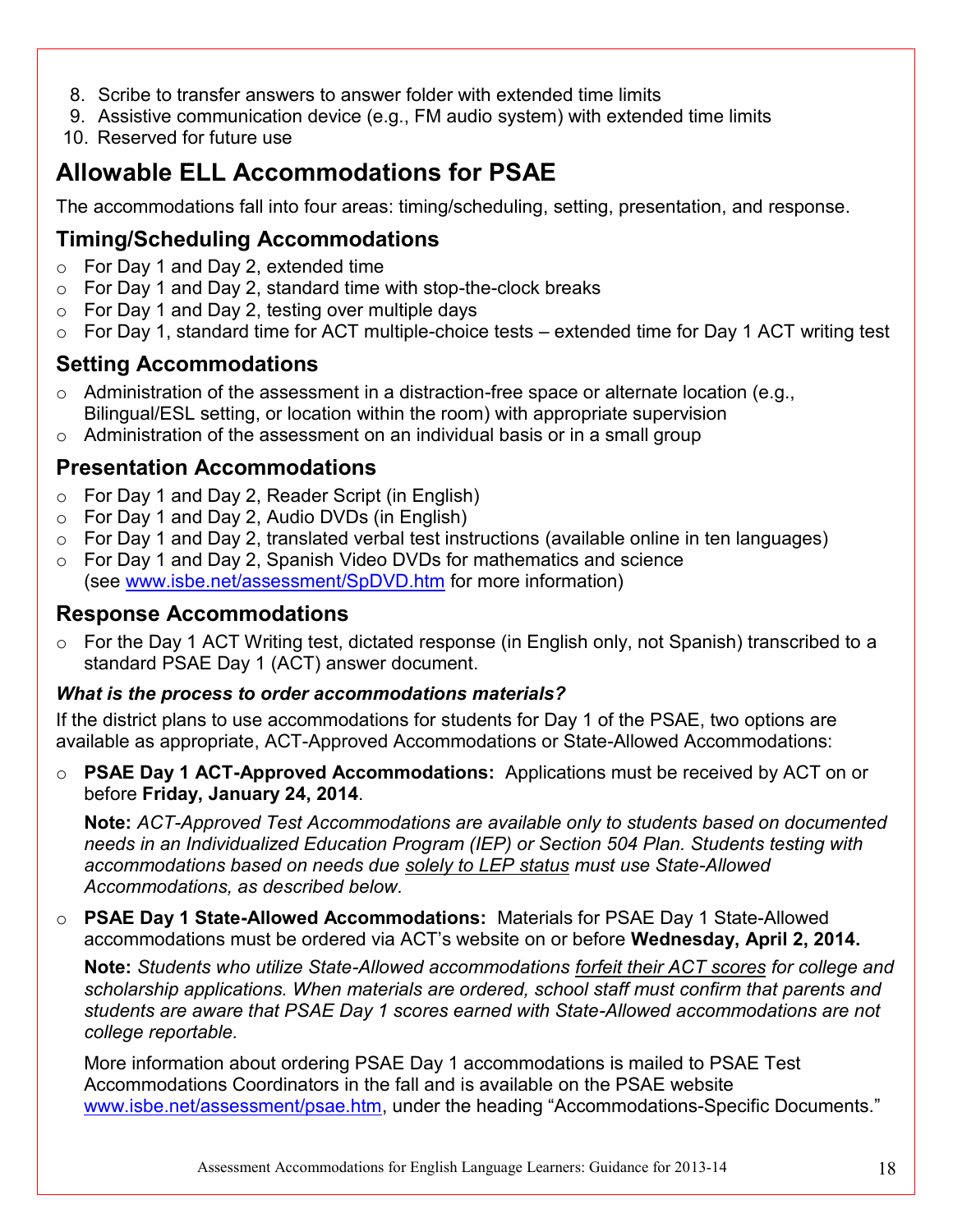o **PSAE Day 2 Accommodations:** Materials for PSAE Day 2 must be ordered separately, using Pearson's *PSAE TestSites Online* website. PSAE Test Supervisors receive information about how to access this website in January 2014, and orders are due **Friday, February 7, 2014**.

#### <span id="page-18-0"></span>*What must be done to document the use of PSAE accommodations?*

For the PSAE, for each student receiving an accommodation (ELL or otherwise) school staff *must identify the accommodation provided by manual coding* on the Day 1 ACT Plus Writing answer document *and* on the Day 2 answer document (see sample boxes below). Testing staff receive a document entitled, *Answer Document Supplement PSAE, Spring 2014,* which contains details about coding accommodations information.

#### **Day 1 Answer Document – Back Page – Block V – Columns 9 and 11-15**



### **Day 2 Answer Document – Side 1 – Grid 7**

<span id="page-18-1"></span>

| ACCOMMODATIONS TESTING<br>(Required only for students<br>testing with accommodations)                                                                                           |
|---------------------------------------------------------------------------------------------------------------------------------------------------------------------------------|
| <b>IEP Accom</b><br>504 Accom<br>LEP Accom                                                                                                                                      |
| (If any of the above are marked,<br>a response must be provided for<br>each of the 5 items listed below.)                                                                       |
| Test Booklet Format (A) (B) (C)<br>Testing Time  (A) (B) (C) (D) (E)<br>$(A)$ $(B)$ $(C)$ $(D)$ $(E)$ $(F)$<br>Presentation Mode<br>Response Mode  (A) (B) (C) (D) (E)<br>Other |